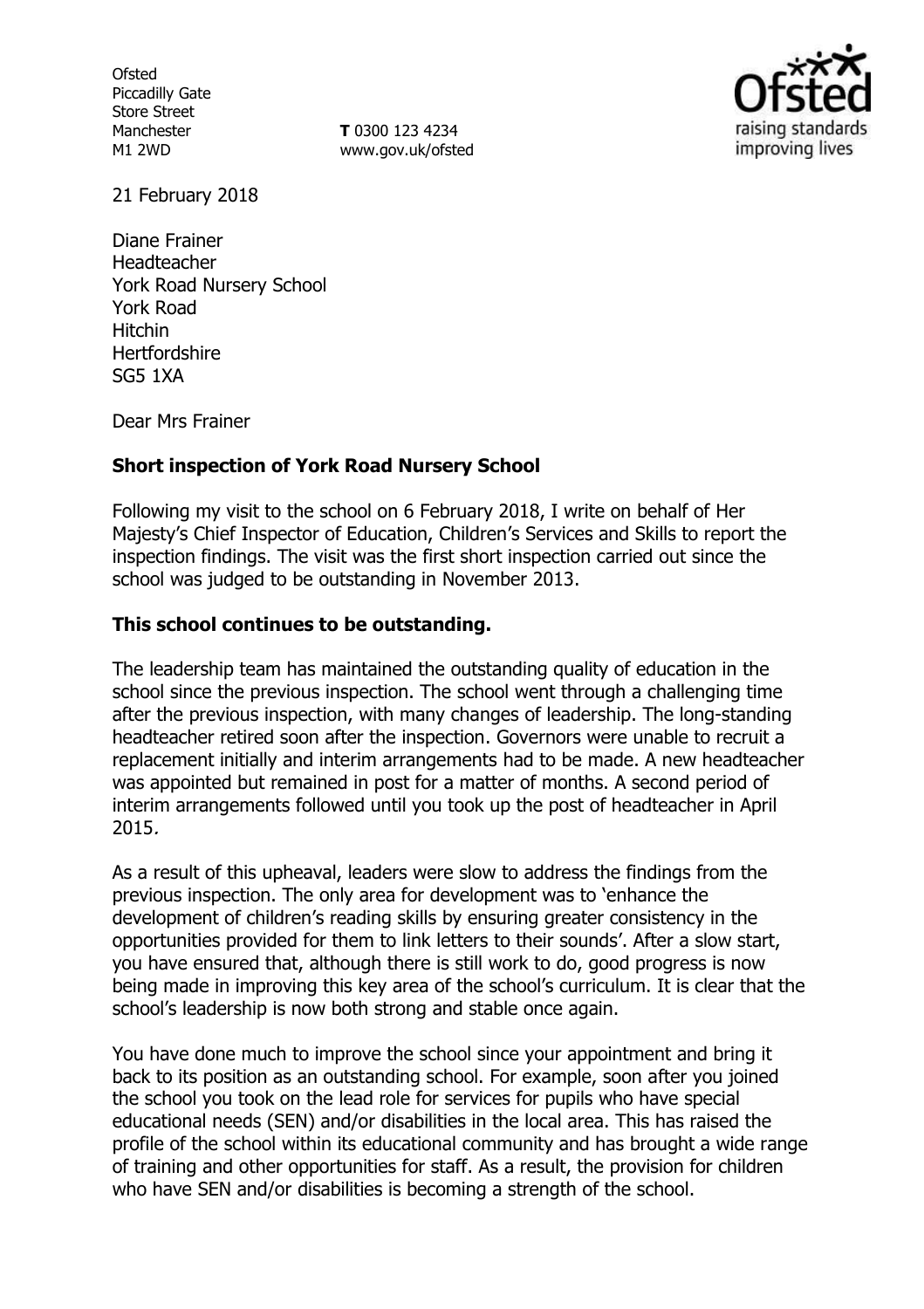

Parents and carers are extremely positive about the school. Of those who responded to Parent View, Ofsted's online questionnaire, virtually all would recommend the school to others. Many parents chose to leave additional free-text comments, almost all of which were positive. I spoke with a number of parents as they brought their children to school. Without exception, they spoke about how warm and friendly, kind and caring, they find the school to be. Parents talked about how much their children love coming to school. One parent summed up the views of many by saying of the Nursery's staff, 'They sprinkle a little bit of magic on the children!'

Governors are highly committed to the school. They know it well on a day-to-day basis and visit frequently. Governors believe, accurately, that the school remains outstanding. However, they accept that this belief is based more on 'gut feeling' than on firm evidence and careful evaluation. Governors know that it is important that they become more strategic in their approach to evaluating the school's effectiveness, such as by measuring the school against the descriptors in Ofsted's inspection handbook. Governors are keen to learn more about governance and to develop their roles further.

### **Safeguarding is effective.**

The school's single central record of pre-employment checks meets statutory requirements. It reflects a strong and thorough approach to ensuring that only suitable people are employed to work with children. You and the safeguarding governor check regularly that the record is up to date and fit for purpose.

Parents and governors commented on the school's caring atmosphere. Parents feel safe to leave their children with staff because they know that they will be cared for well. The children come to school confidently and happily because they feel secure in their learning environment. Staff work closely with families to provide support when it is needed.

### **Inspection findings**

- $\blacksquare$  In order to check whether the school remains outstanding, I followed a number of lines of enquiry. Firstly, I chose to look at how leaders and governors have addressed the area for development from the previous inspection and how successful these measures have been. Frequent changes of leadership following the previous inspection meant that improvements were slow initially. You have since ensured that good progress has been made in this area.
- When I spoke with parents before school, without prompting, many commented on the Nursery's effective work on phonics. For example, one parent said, 'My child comes home wanting to find things that start with an 'a'', to explain the sort of activities children take part in and how enthused they are by the teaching they receive. This is because the school's daily 'five-minute phonics' sessions are now well established and having a clear impact. Children enjoy these sessions and are developing better skills as a result of them.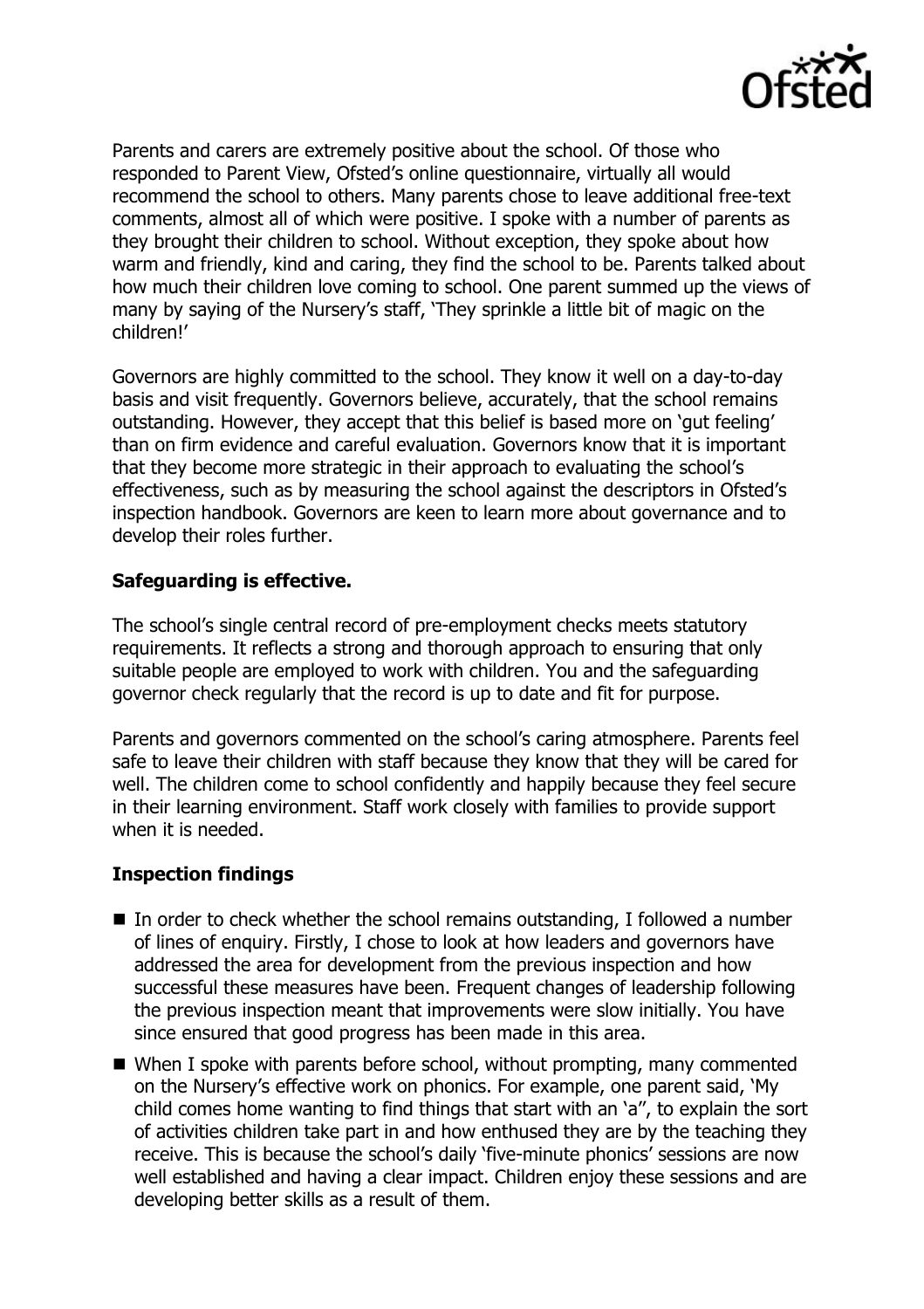

- You and the school's staff have ensured that children are provided with plentiful opportunities to enjoy books and share stories throughout the day. Equipment, such as musical instruments, is readily available to encourage children's listening skills. Staff lead activities such as sound walks around the garden, where children stop quietly and listen to what they can hear around them, when opportunities arise. However, activities are not planned systematically and this limits the coverage of some aspects of the school's chosen phonics scheme.
- Secondly, I looked at how well the school spends the early years pupil premium funding that it receives. I selected this area because, when checked, the school's website did not display information for the current academic year. This was a minor administrative error, because of which information had not been uploaded to the website, and up-to-date information was made available to me at the start of the inspection.
- A very small proportion of the children that attend the Nursery are eligible for early years pupil premium funding. As a result, the additional funding available to the school is similarly small. However, this does not prevent you from taking this aspect of the school very seriously. You assess children's individual needs as soon as they join the nursery. You then think carefully about what would benefit each child most and how you can monitor the impact of the spending. The early years pupil premium funding is spent very well.
- The third area that I chose to focus on was whether leaders have maintained the high standards of teaching evident during the previous inspection. You recognise that the quality of teaching and learning is the key to the school's effectiveness. You monitor the quality of teaching closely and regularly to ensure that it remains outstanding.
- Staff understand the needs of very young children extremely well. They are highly skilled at managing children's behaviour and encouraging their personal, social and emotional development. For example, we observed that, while working in a small group with a member of staff, one child shrieked and became upset when another child took the tube that he wanted to use. The member of staff encouraged the child to say, 'Please could I have my tube back?' The child was rewarded by the return of 'his' piece of equipment.
- Staff are also very effective at encouraging the development of children's speech and language skills. For example, we observed a small group of children making 'potions' with a member of staff in the school's outdoor 'mud kitchen'. The member of staff intervened skilfully, using well-chosen questions, to encourage children to think more deeply as they developed their concoctions.

# **Next steps for the school**

Leaders and those responsible for governance should ensure that:

- **q** governors take a more strategic and evidence-based approach when evaluating how good the school is
- $\blacksquare$  teachers plan specific opportunities for children to develop their phonics skills, as well as those opportunities that arise spontaneously.